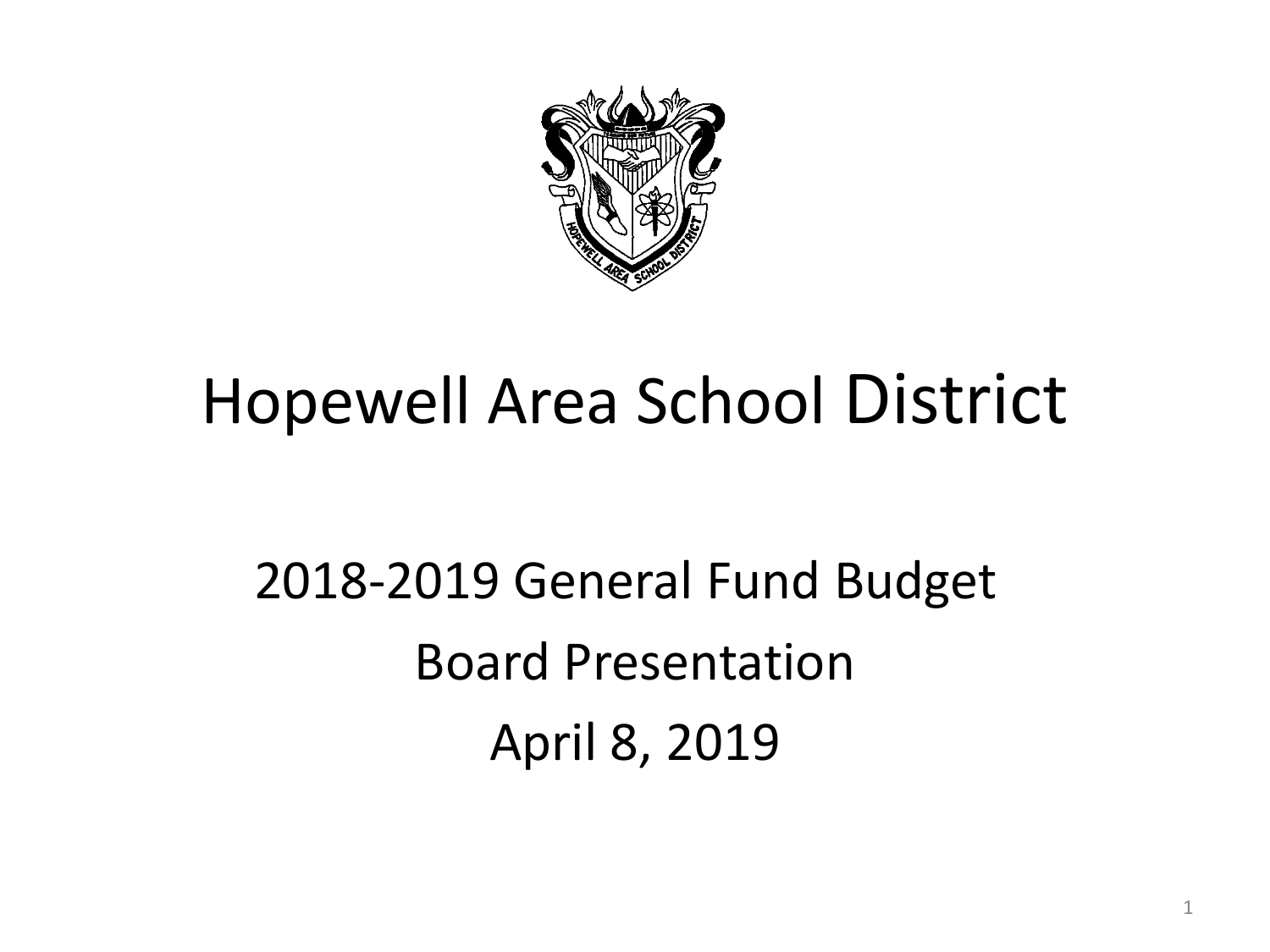## Mission Statement



The Hopewell Area School District is committed to preparing students to be productive citizens and life-long learners in an ever-changing world.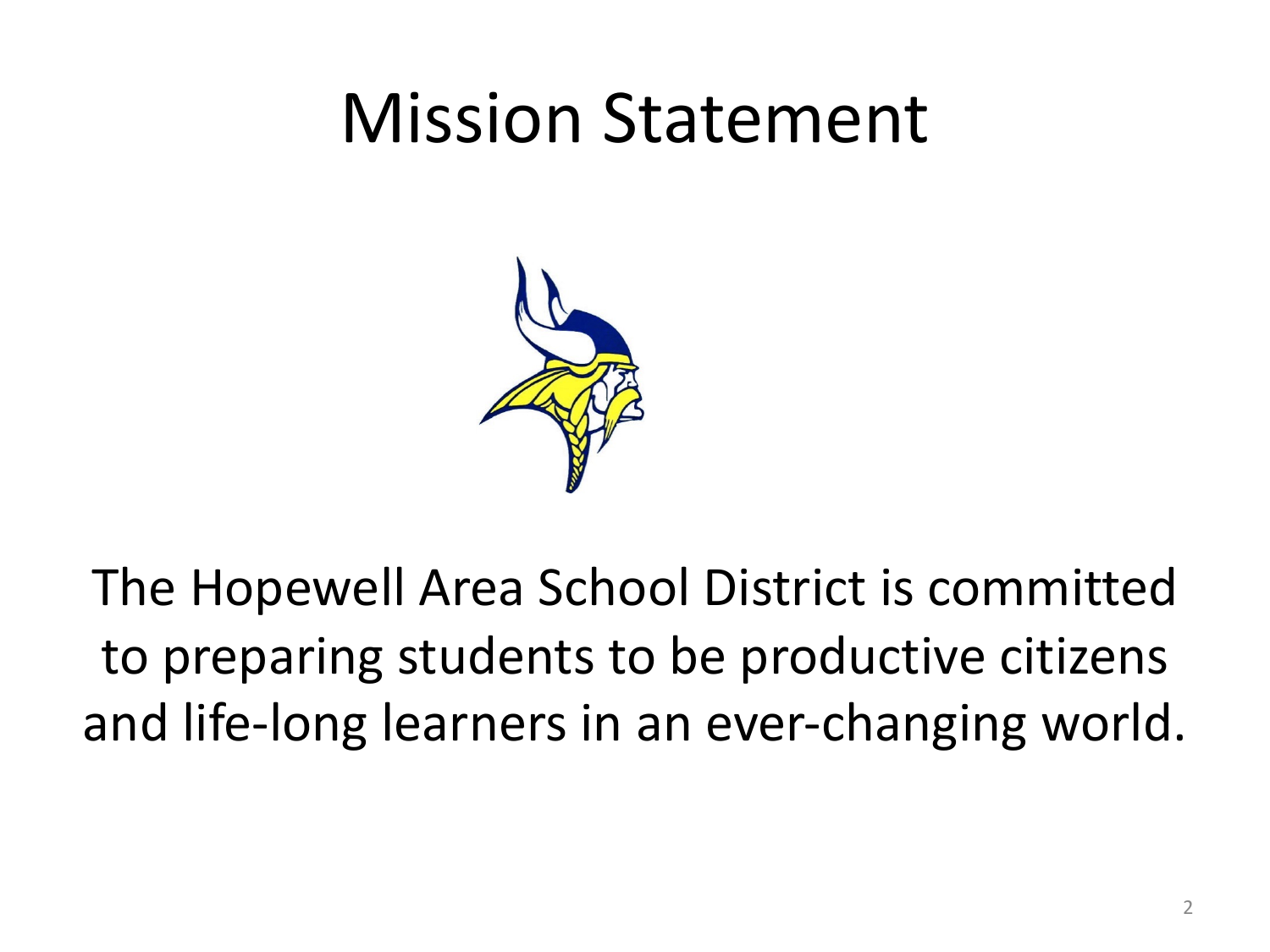## Presentation Agenda

- -Local Revenue
- -State Revenue
- -Federal/Other Revenue
- -Summary
- -Next Steps
- -Discussion/Questions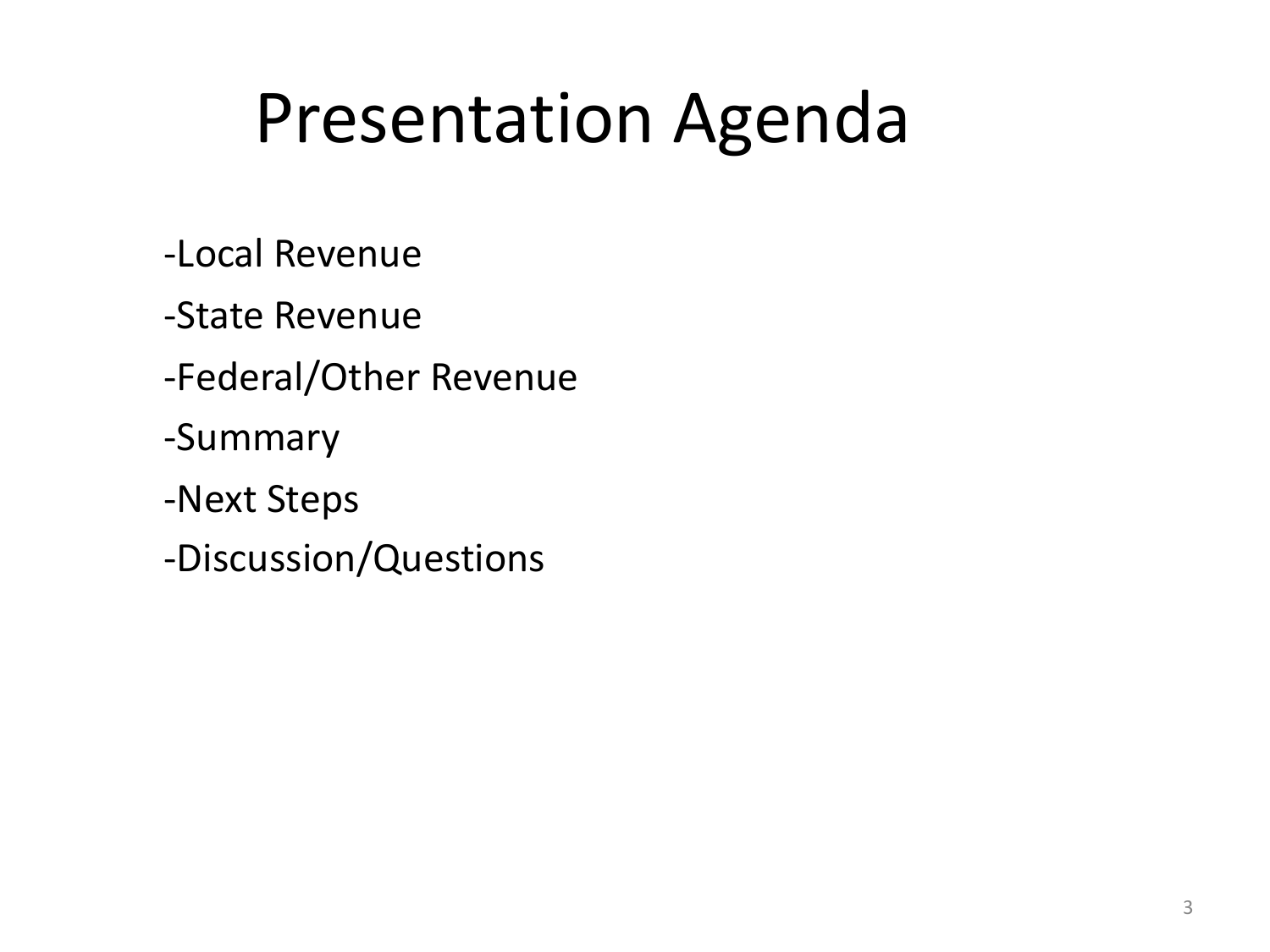#### Local Revenue

| 2019-20 Proposed Final Budget      | 2018          | 2019          | 2020          |          |         |
|------------------------------------|---------------|---------------|---------------|----------|---------|
| <b>REVENUES</b>                    | <b>ACTUAL</b> | <b>BUDGET</b> | <b>BUDGET</b> | VARIANCE |         |
|                                    |               |               |               |          |         |
| <b>LOCAL SOURCES</b>               |               |               |               |          |         |
| <b>Real Estate Taxes</b>           |               | (1mill)       |               |          |         |
| <b>Current Real Estate Taxes</b>   | 15,183,272    | 15,727,470    | 16,073,381    | 345,911  |         |
| <b>Interim Real Estate Taxes</b>   | 61,002        | 33,000        | 39,000        | 6,000    |         |
| <b>Public Utility Realty Taxes</b> | 18,572        | 19,000        | 18,500        | (500)    |         |
| Payment in Lieu of Taxes           | 22,972        | 23,000        | 23,000        |          |         |
| <b>Total Real Estate Taxes</b>     | 15,285,818    | 15,802,470    | 16,153,881    | 351,411  | 351,411 |
| Act 511 Taxes                      |               |               |               |          | 40.32%  |
| Mercantile                         | 102,521       | 100,000       | 100,000       |          |         |
| <b>Local Services Taxes</b>        | 18,430        | 20,000        | 19,000        | (1,000)  |         |
| <b>Earned Income Taxes</b>         | 2,311,025     | 2,275,000     | 2,450,000     | 175,000  |         |
| <b>Real Estate Transfer Taxes</b>  | 300,478       | 225,000       | 250,000       | 25,000   |         |
| <b>Total Act 511 Taxes</b>         | 2,732,454     | 2,620,000     | 2,819,000     | 199,000  | 199,000 |
|                                    |               |               |               |          | 7.04%   |
| <b>Other Local Revenue</b>         |               |               |               |          |         |
|                                    |               |               |               |          |         |
| Delinquencies on Taxes             | 1,096,857     | 960,000       | 1,000,000     | 40,000   |         |
| Earnings on Investments            | 124,617       | 70,000        | 90,000        | 20,000   |         |
| Federal Revenues from IU           | 258,453       | 253,000       | 291,258       | 38,258   |         |
| Contributions/Donations            | 18,819        | 20,000        | 20,000        |          |         |
| Rentals                            | 28,056        | 24,700        | 25,000        | 300      |         |
| Revenues from Community            | 9,478         | 6,000         | 10,000        | 4,000    |         |
| <b>Transportation Fees</b>         |               |               |               |          |         |
| Receipts from Other Sources        | 166,706       | 100,000       | 150,000       | 50,000   |         |
| Admissions/Fees                    | 36,772        | 38,500        | 37,000        | (1,500)  |         |
| Misc Revenue                       | 22,805        | 17,500        | 20,000        | 2,500    |         |
| Refund Prior Yr Expenditures       | 143,494       | 15,000        | 20,000        | 5,000    |         |
| <b>Total Other Local Revenue</b>   | 1,906,057     | 1,504,700     | 1,663,258     | 158,558  | 158,558 |
| TOTAL LOCAL REVENUE                | 19,924,329    | 19,927,170    | 20,636,139    | 708,969  | 3.42%   |
|                                    |               |               |               | 708,969  |         |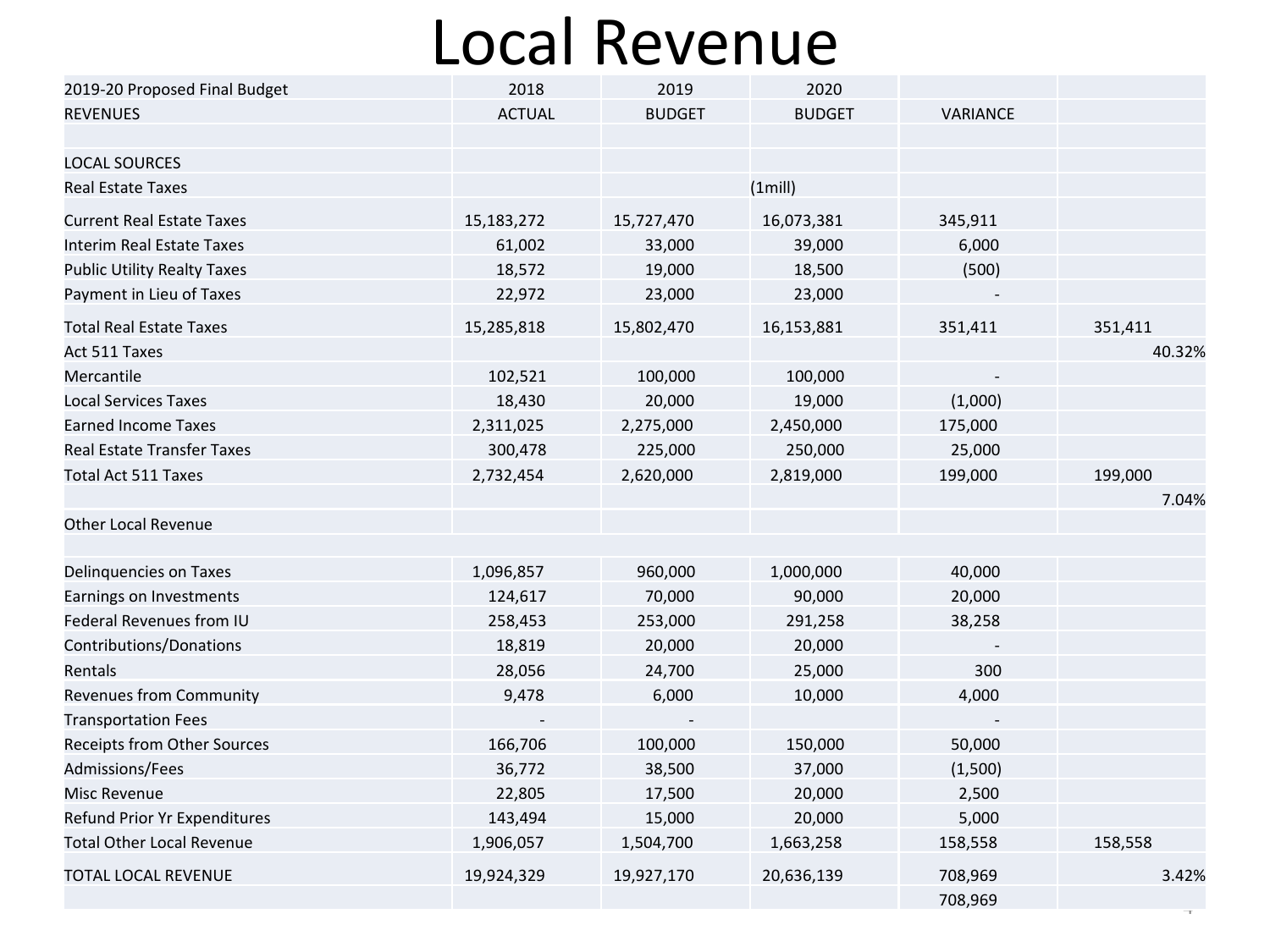#### State Revenues

• The Governor's proposed 19-20 budget does project an increase in education funding and the increases projected for Basic Ed and Special Ed are included below:

|                                     | 2018          | 2019          | 2020          |           |           |
|-------------------------------------|---------------|---------------|---------------|-----------|-----------|
| <b>STATE SOURCES</b>                | <b>ACTUAL</b> | <b>BUDGET</b> | <b>BUDGET</b> | VARIANCE  |           |
| <b>Basic Ed</b>                     | 9,687,052     | 9,715,737     | 9,824,547     | 108,810   | 24.52%    |
| <b>Charter Schools</b>              |               |               |               |           |           |
| Tuition                             | 37,517        | 25,000        | 35,000        | 10,000    |           |
| <b>Special Education</b>            | 1,919,772     | 1,900,512     | 1,877,785     | (22, 727) |           |
| <b>Homebound Instruction</b>        |               |               |               |           |           |
| <b>Vocational Education</b>         |               |               |               |           |           |
| <b>Other State Revenue</b>          |               |               | 60,000        | 60,000    | SRO grant |
| Transportation                      | 911,135       | 875,000       | 900,000       | 25,000    |           |
| <b>Rentals and Sinking Funds</b>    | 840,018       | 840,590       | 816,312       | (24, 278) |           |
| <b>Dual Enrollment</b>              |               |               |               |           |           |
|                                     |               |               |               |           |           |
| <b>Health Services</b>              | 38,378        | 42,000        | 40,000        | (2,000)   |           |
| <b>State Property Tax Reduction</b> | 1,149,546     | 1,150,422     | 1,150,422     |           |           |
| PA Accountability Block Grants      | 405,523       | 405,523       | 405,523       |           |           |
| <b>Social Security Payments</b>     | 713,458       | 718,000       | 735,000       | 17,000    |           |
| <b>Retirement Payments</b>          | 3,178,023     | 3,125,308     | 3,200,000     | 74,692    |           |
| Safe Schools                        | 5,000         |               |               |           |           |
| <b>TOTAL STATE REVENUE</b>          | 18,885,422    | 18,798,092    | 19,044,589    | 246,497   | 246,497   |
|                                     |               |               |               | 246,497   | 23.03%    |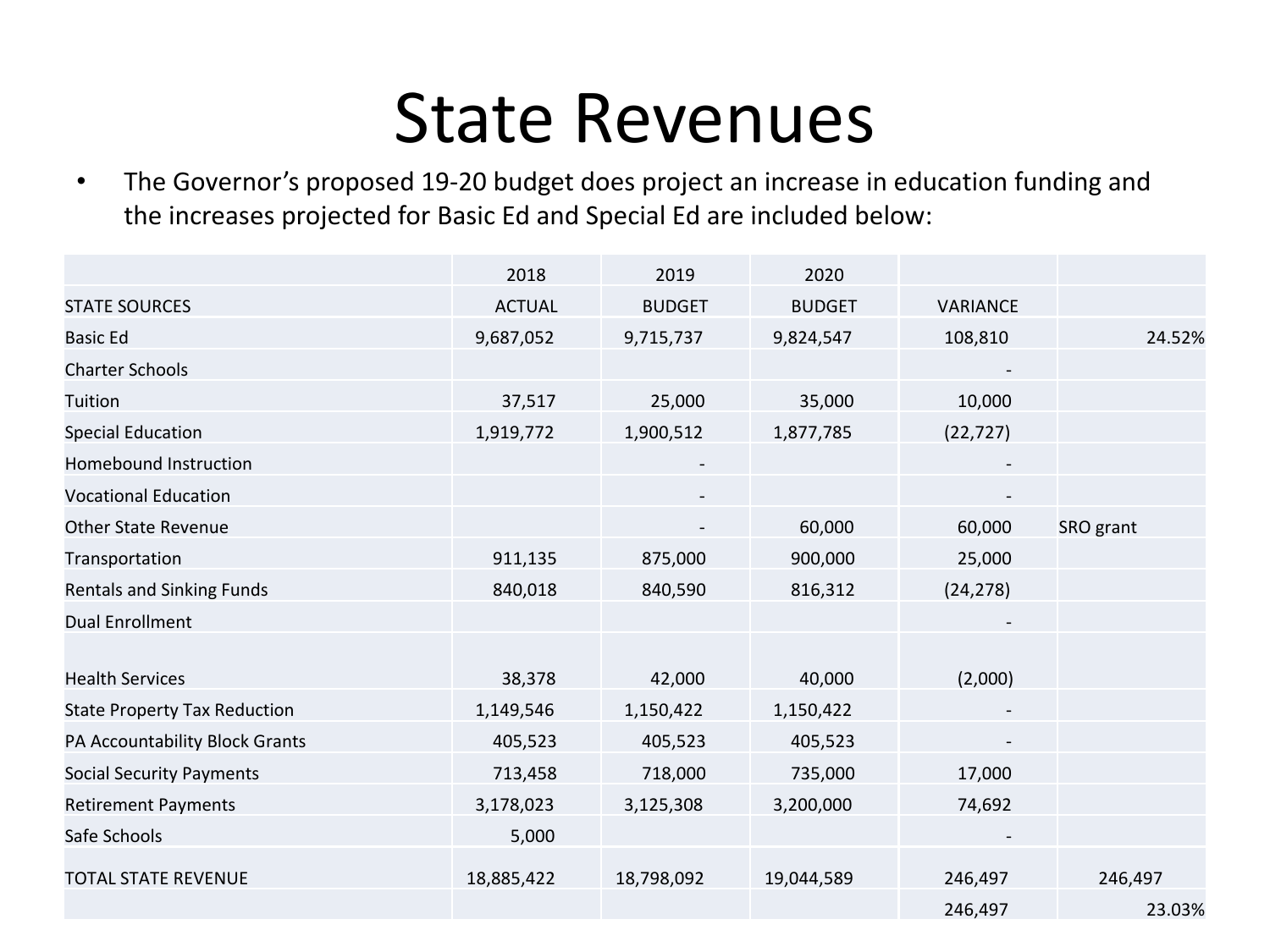### Federal Revenues

Hopewell receives Federal Funding through Title I, Title IIA, and Title IV programs.

|                              | 2018          | 2019          | 2020          |                          |           |
|------------------------------|---------------|---------------|---------------|--------------------------|-----------|
| <b>FEDERAL SOURCES</b>       | <b>ACTUAL</b> | <b>BUDGET</b> | <b>BUDGET</b> | VARIANCE                 |           |
|                              |               |               |               |                          |           |
| <b>NCLB-Title I</b>          | 323,333       | 298,752       | 298,484       | (268)                    |           |
|                              |               |               |               |                          |           |
| <b>NCLB-Title IIA</b>        | 65,939        | 55,301        | 55,259        | (42)                     |           |
| Title IV                     | 6,394         | 23,392        | 10,000        | (13, 392)                |           |
|                              |               |               |               |                          |           |
| <b>Medical Assistance</b>    | 6,163         | 14,000        | 10,000        | (4,000)                  |           |
| Learn & Serve                |               |               |               | $\overline{\phantom{a}}$ |           |
| ARRA-Edujobs                 |               |               |               | $\overline{\phantom{a}}$ |           |
| <b>Title I-ARRA</b>          |               |               |               | $\overline{\phantom{a}}$ |           |
| SFSF-ARRA                    |               |               |               | $\overline{\phantom{a}}$ |           |
| <b>Restricted Fed Grants</b> |               |               |               | $\overline{\phantom{a}}$ |           |
|                              |               |               |               |                          |           |
| <b>TOTAL FEDERAL SOURCES</b> | 401,829       | 391,445       | 373,743       | (17, 702)                | (17, 702) |
|                              |               |               |               | (17, 702)                | 1.66%     |

| <b>Other Revenue</b>   |              |         |              |              |  |  |
|------------------------|--------------|---------|--------------|--------------|--|--|
| Sale of Fixed Assets   | S3.917       | \$5.000 | S5.000       |              |  |  |
| <b>Total Revenues:</b> | \$39,215,497 |         | \$39,121,707 | \$40,059,471 |  |  |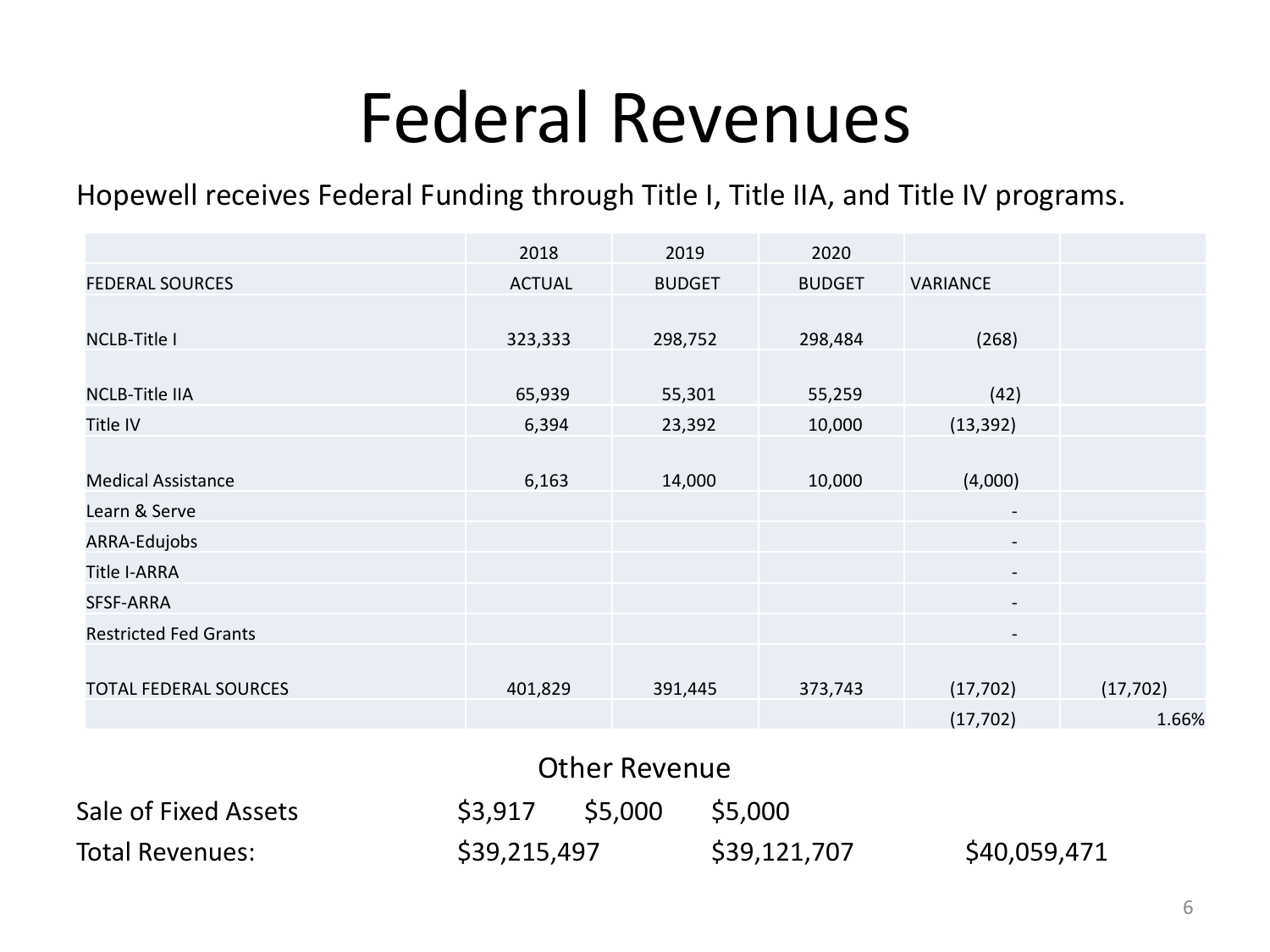## 2018-19 Revenue Summary

- Local Sources (reflects a 1 mill increase): \$20,636,139
- State Sources:  $$19,044,589$
- Federal Sources (Title I, IIA, IV):  $\begin{array}{cccc} \text{5} & 373,743 \end{array}$
- Other (sale of equipment):  $\frac{5}{2}$  5,000
- 

Total: \$40,059,471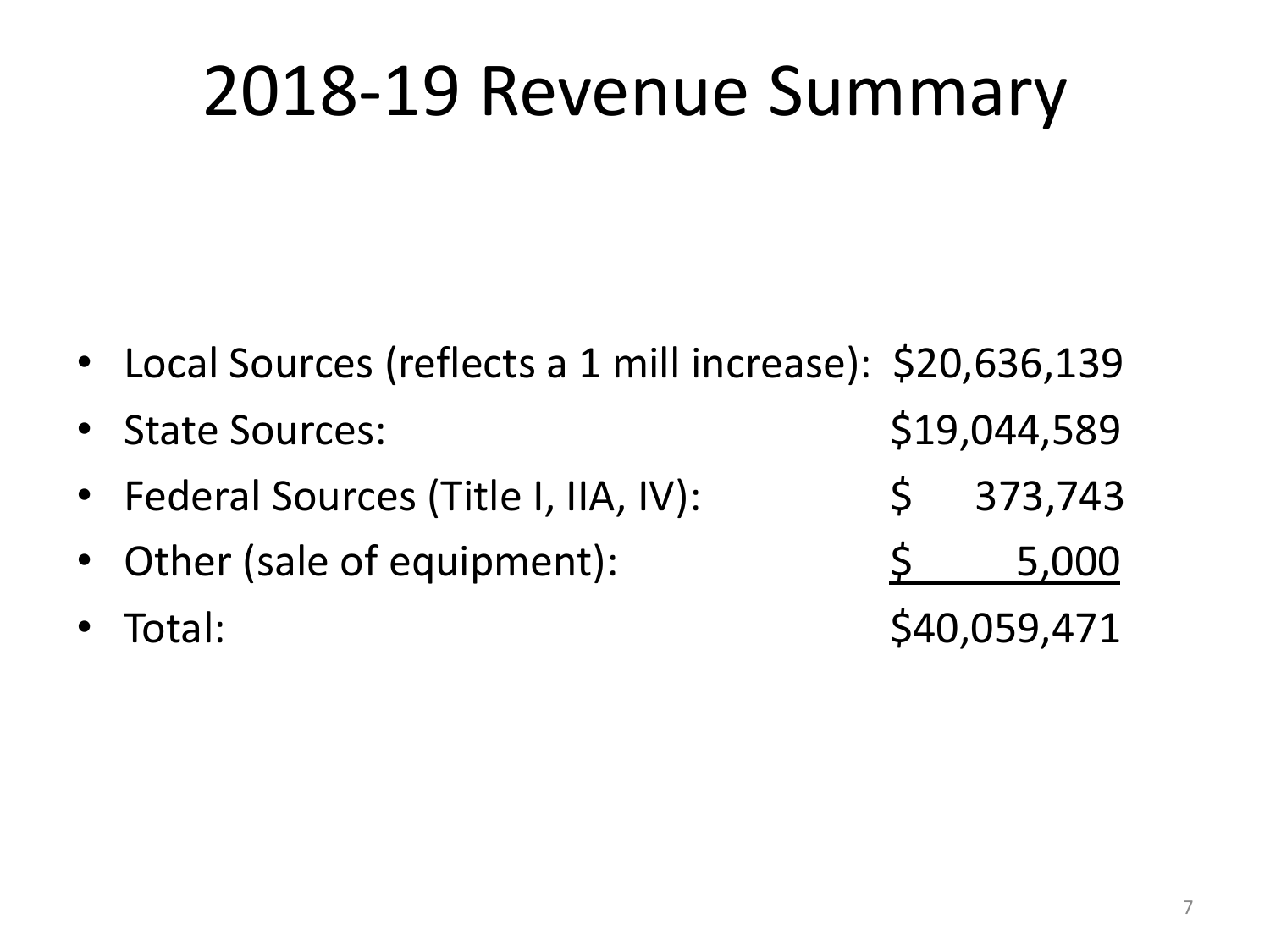## Next Steps

- Continue expenditure budgets with Administrator input/feedback
- Ensure salary and benefit amounts are accurate
- Prepare for a Proposed Final Budget adoption on April 29th
- Review tax revenues after County certification  $(May 1<sup>st</sup>)$
- Compute Homestead/Farmstead amounts